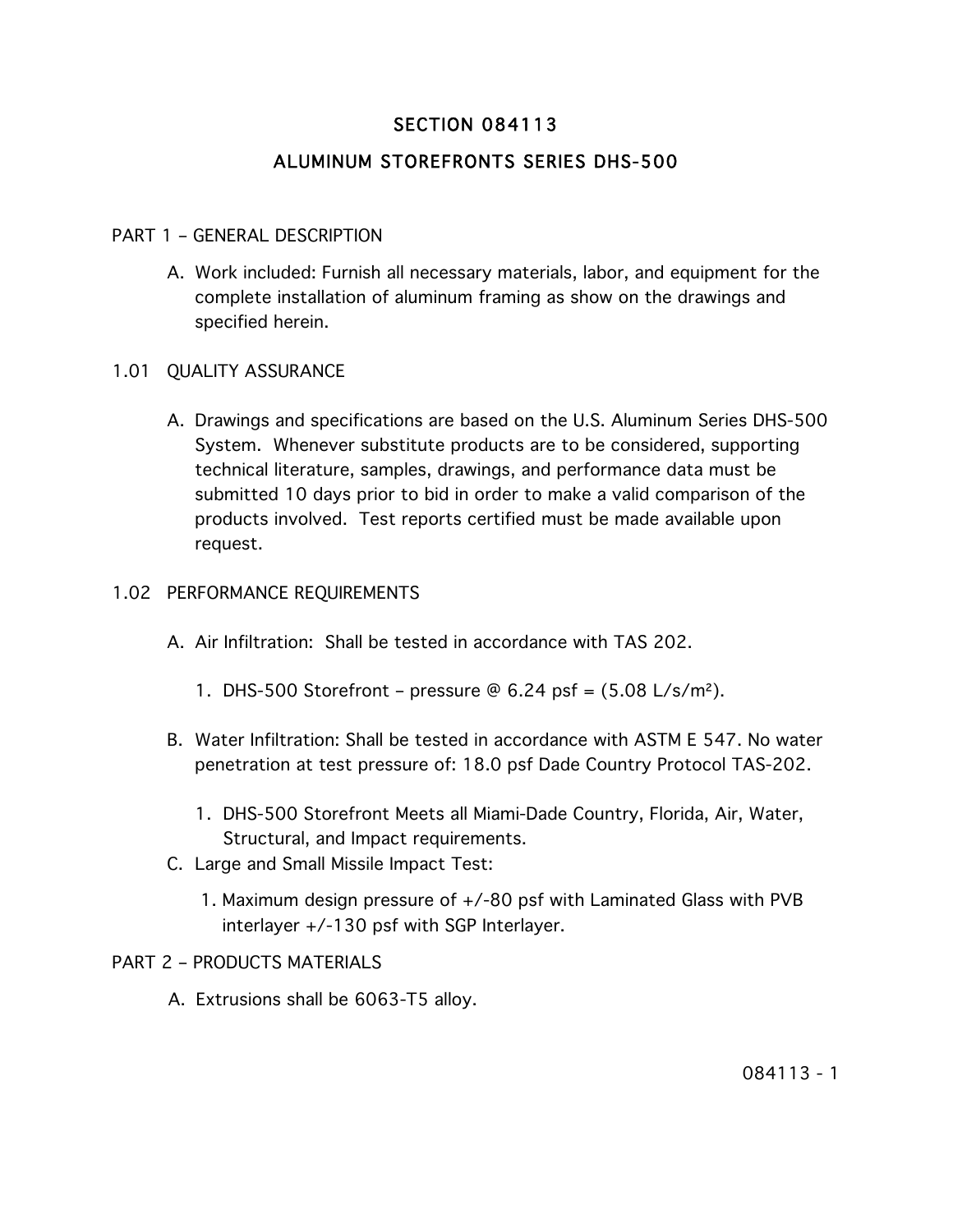#### 2.01 FABRICATION

A. Vertical and horizontal framing members shall have a nominal face dimension of 1-3/4" (44.5). Overall depth shall be 5" (127).

### 2.02 FINISH

A. All exposed framing surfaces shall be free of scratches and other serious blemishes. Class 1 anodized extrusions shall be given a caustic etch followed by an anodic oxide treatment to obtain Clear Anodize finish.

### 2.03 GLAZING

- A. Large Missile 1-5/16" (33) Laminated Insulating Glass (Heat Strengthened / Heat Strengthened on Exterior, ½" (12.7) Air Space, ¼" (6.3) Tempered Interior.)
- B. Glass Tint Available as Selected by the Architect / Owner.

# 2.04 SEALANTS

A. All metal-to-metal joints shall use DOW 995 Silicone. Door seal gaskets shall require small DOW 795 Silicone.

### PART 3 – EXECUTION INSTALLATION

A. All glass framing shall be set by a qualified installer in correct locations as shown in the details and shall be level, square, plumb, and in alignment with other work in accordance with the manufacture's installation instructions and approved shop drawings. All joints between framing and the building structure shall be sealed in order to secure a watertight installation.

### 3.01 PROTECTION AND CLEANING

A. After installation, the General Contractor shall adequately protect exposed portions of aluminum surfaces from damage by grinding and polishing compounds, plaster, lime, acid, cement, or other contaminants. The Contractor shall be responsible for final cleaning.

### 3.02 SPECIFICATIONS

A. Frame Sections are Extruded from a Minimum of 6063-T6 Aluminum Alloy